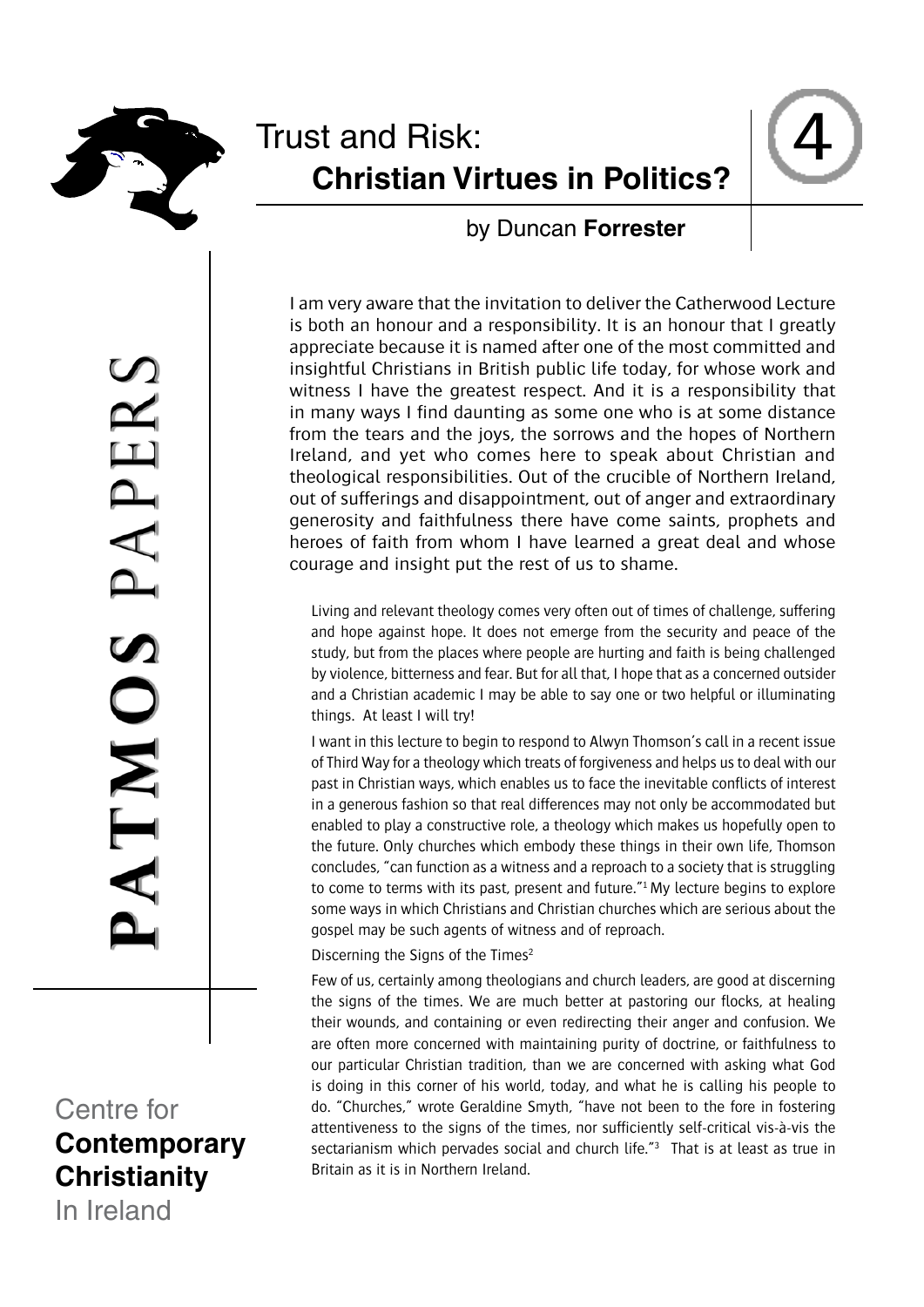THE WEAKNESS OF THREE influential forms of social theology has, I believe, been demonstrated by the Northern Ireland situation. Reinhold Niebuhr's stress that the most we can hope for is a series of temporary and relative balances between opposing interest groups, out of which short term approximations to justice and peace may be established, offers little promise of healing deepseated conflicts. His Christian Realism is concerned with politics as the art of the possible; what we need today is a political theology which is the art of the impossible.<sup>4</sup> Liberation theology's emphasis on taking sides with the weak and the poor has much to teach us, but it does not seem able to cope with the complexity of the Northern Ireland situation, where it is so difficult to say who are the oppressors and who oppressed. Nor is natural law thinking, so illuminating in many ways in relatively harmonious plural societies, adequate to the healing of the wounds of a situation such as ours. What we need in Northern Ireland, as elsewhere, is nothing less than the gospel, and faithful people and churches that are with seriousness and commitment seeking to discern the signs of the times, what God is doing, and calling us to do, in this age and in our society and culture.

But discerning the signs of the times is not easy, and never has been easy. Jesus, as is well known, rebuked the religious people of his time because they found it easy to predict the weather, but couldn't or wouldn't discern the signs of the times. The story is a familiar one. The Scribes and Pharisees, the religious and political leaders of the people, ask Jesus for a sign that will authenticate or repudiate his mission, which will explain clearly to them what is happening. They are perhaps a little cynical. Without doubt they want, as most of us do most of the time, certainty before they act. They want to minimise or abolish risk. They are unwilling to trust Jesus unless he can demonstrate totally convincingly who he is. They want simple and direct guidance.

They have in fact come to test Jesus, to catch him out, to expose him. Why should they want to do this? The answer, I think, is fairly obvious: he was asking them and everyone in Israel to take risks, to do the unprecedented, to take a gamble. He was asking them to trust God to lead them into the unknown, and to trust people like Jesus and his disciples whom they regarded as unreliable, as upstarts, as possibly seditious. They were seen as threatening to the established order of things in religion, and the rather comfortable modus vivendi the leaders of Jewry had developed with the Roman occupying power, and with their own fellow religionists.

The Scribes and Pharisees seem to feel that they can, by asking for an authenticating sign from heaven, dispose of the Jesus who is turning everything upside down. For Jesus

and his disciples are suspected of sedition, threatening law and order, and disturbing the established order of things in religion, society, and politics. So the Scribes and Pharisees cynically demand this sign; nothing less than miraculous divine confirmation will satisfy them. In asking for a sign they are in fact demanding certainty and refusing to take risks, to trust in God, or to walk by faith. That is why Jesus calls them hypocrites. They are playing at religion rather than embarking on the risky voyage of faith. They have allowed individual and group interests and sinfulness to make them blind and deaf to the signs of the times. They have swallowed their community's view that it already possesses the truth, that there are no fresh challenges, insights or opportunities today, and so they feel no need to bring every thought and act and aspiration into captivity to Christ.

Jesus accuses the Scribes and Pharisees of being hypocrites, playing a part, not being fully honest. But there is another implication of the label 'hypocrite'. An actor operates on a stage, is totally engrossed with what goes on there, and blocks off all that goes on in the real world outside the theatre. Is Jesus reminding us that the God of Israel, and all true religion, is concerned, not mainly or exclusively with what goes on in the stage of the church, or the denomination, or even religion, but with what is happening in God's world, and to all the people for whom Christ was to die? What happens in the street is at least as important as what happens in the sanctuary. For Christ died, as we learn from the Letter to the Hebrews, outside the city, for the sake of the city and its life.

In response to the Scribes and Pharisees who ask for an authenticating sign from heaven, Jesus declares that for all their biblical learning, and for all their ability to forecast the weather from looking at the skies, they, the religious leaders, cannot read and understand the 'signs of the times', that is, the indications of what God is doing and going to do in the world. Perhaps over-familiarity with the Scriptures, together with their own interest in the preservation of the status quo have blinded them to the signs of what God is doing in the world, of the judgements and opportunities which God is offering to them today, in their specific situation. They no longer look to the world to discern God acting there.

They, like us, ought to learn from the Scriptures how to discern God acting here and now. But the Scribes and Pharisees were reluctant to see the Scriptures and worship as the points at which we are able to discern most clearly what God is doing outside, in our world today, and what God is calling us to do here and now. The Scriptures, which should be a kind of lens to help us see into the depths of what is happening in our world have become like a crystal ornament worn around the neck.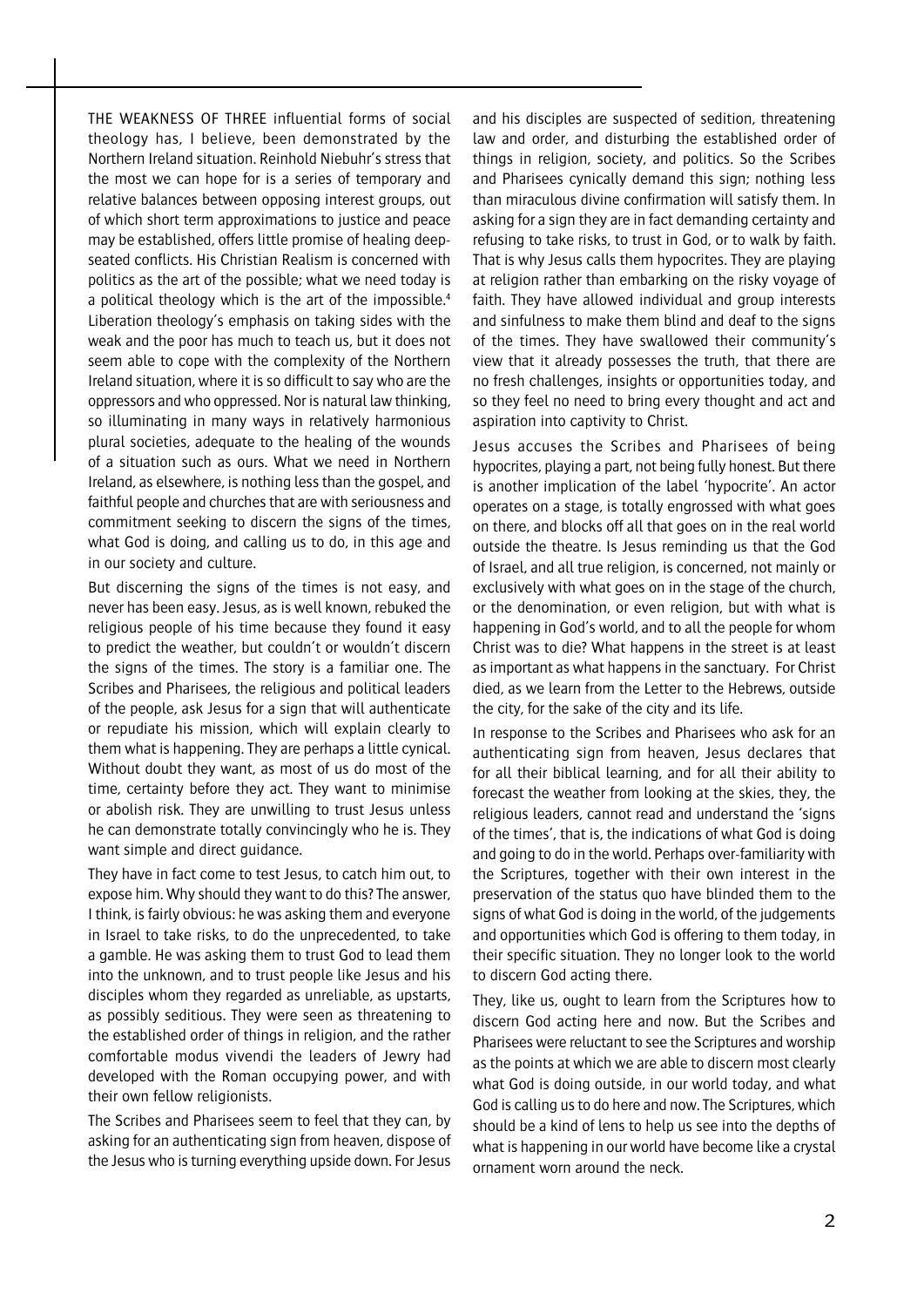WE SHOULD, JESUS SUGGESTS, look to the world to discern in the light of the Scriptures what God is doing now, and what he is calling us to do. The signs of the times that we may find there are both in the indicative mood – what God is doing in our day and our context  $-$  and in the imperative mood – what we should do in response to God's gracious acting in our time, our community and our context.

The Greek term for 'times', kairos, means a turning point, a crisis, a moment of judgement, of opportunity, and of danger. It is not a comfortable or relaxing season. It is deeply disturbing. It requires courage as well as discernment to grasp the opportunity of the particular kairos in which we find ourselves, but we can be like the Scribes and Pharisees, with a wooden and mechanical biblical faith, which acts like blinkers to restrict the view rather than a lens to help us see more clearly. We are urged by Jesus to look to the world and what is happening there in order to discern the action of God and to learn how God calls us to respond. Scripture, worship, and prayer can and should be aids to discernment. And with these aids, in a kairos of danger and opportunity, like the present moment in Northern Ireland, we are called to trust God, and take risks, which may anticipate the future.

Discerning the signs of the times involves more than recourse to scriptural narratives or to distinctively theological perspectives. Faithful discernment depends on close and objective analysis of the forces at work in current events, and enlightened, wise, sensitive and tentative projections of the future, so that our behaviour may manifest practical wisdom in its response to events. The capacity for discernment rests also on imagination, insight, experience and judgement - qualities which are, one hopes, nurtured in the Christian church and through its worship.

So here there is an assumption that people of faith should have some capacity to discern the signs of the times, and should strive to develop and sharpen this capacity. This is to be done humbly and penitently, because there is nothing more dangerous than a clever people who believe they have 'cracked God's code', and self-righteously see judgement for others and the vindication of their own cause writ large throughout the historical process. Penitence, not pride, is the condition for discernment.

The signs of the times discussed in the gospels are manifestations of a new order latent in the disorder of the day, ready to emerge from the womb of the past. The Scribes and Pharisees demanded a sign authenticating Jesus and the message of God's Reign which he preached. The wanted all doubt removed. They sought certainty before they decided how to respond. They were not willing to take a risk. They wanted a sign so that they could be sure beyond a shadow of a doubt that the Jesus movement was the manifestation of God's Rule before they responded to Jesus, before they did anything, before they put anything on the line, before they committed themselves. They wanted proof, certainty, before they decided how to respond to this strange, compelling teacher. But faith and life are not like that. We have to act before we are sure, and in the acting our understanding is clarified.

Jesus refers to the story of Jonah as a sign. Jonah was one of God's people who witnessed to the new order despite himself. He tried to avoid the call of God; he ran away. And finally he reluctantly and dyspeptically denounced the Ninevites, the outsiders, and their ways, and settled down under a bush to witness their deserved destruction which would be, he thought, a clear sign of the vitality of the divine justice. But to his chagrin, the Ninevites attended to the proclamation of God's Reign. They repented, and Nineveh was spared: a sign of the mercy and the love of God, that actually infuriated the pious Jonah. He was rather like the Scribes and Pharisees who had asked for a sign: stewards of a true message, but treating it in a mechanical way as if it were a possession, refusing to recognize that the call to repentance is addressed to them in their self-righteousness first of all, that judgement begins with the household of faith.

The Ninevites repented and so embraced God's Reign, having discerned God's activity in penitence and hope. To the Jews the Ninevites were outsiders, pagans, unbelievers. Jews found it hard to believe that God really cared for the Ninevites as much as for the Jews. That's actually a difficult insight for any of us to swallow. But remember that it was the Ninevites, not Jonah, who repented and turned to God. Is it perhaps that penitence is the condition for true discernment? Is it that only when we admit our own implication in suspicion, misunderstanding, prejudice, hostility and violence that we become able to discern the signs of the times? Is penitence and humility the path to insight, and arrogance and self-righteousness the way to lies?

Hypocrisy, self-centredness, individual or collective, it seems, impede discernment. Pride stops us from recognising in events the judgement and the opportunity that God offers ever anew. Humility is the key to discernment. Only in the penitent joy of encountering the God of history do we find that discernment is a gift of grace.

The other side of the sign of Jonah is the disconcerting analogy between the strange story of Jonah in the belly of the whale and the no less strange and far more disturbing story of the death and resurrection of Jesus. Here we find the great central sign of the Reign of God, given afresh to every generation and reflected again and again in human history, to be discerned whenever life emerges from death, hope from despair, joy from sadness, reconciliation from conflict. Here is the new order growing secretly in the midst of the chaos and violence of the world, a reality which is only to be discerned by faith, not by formula.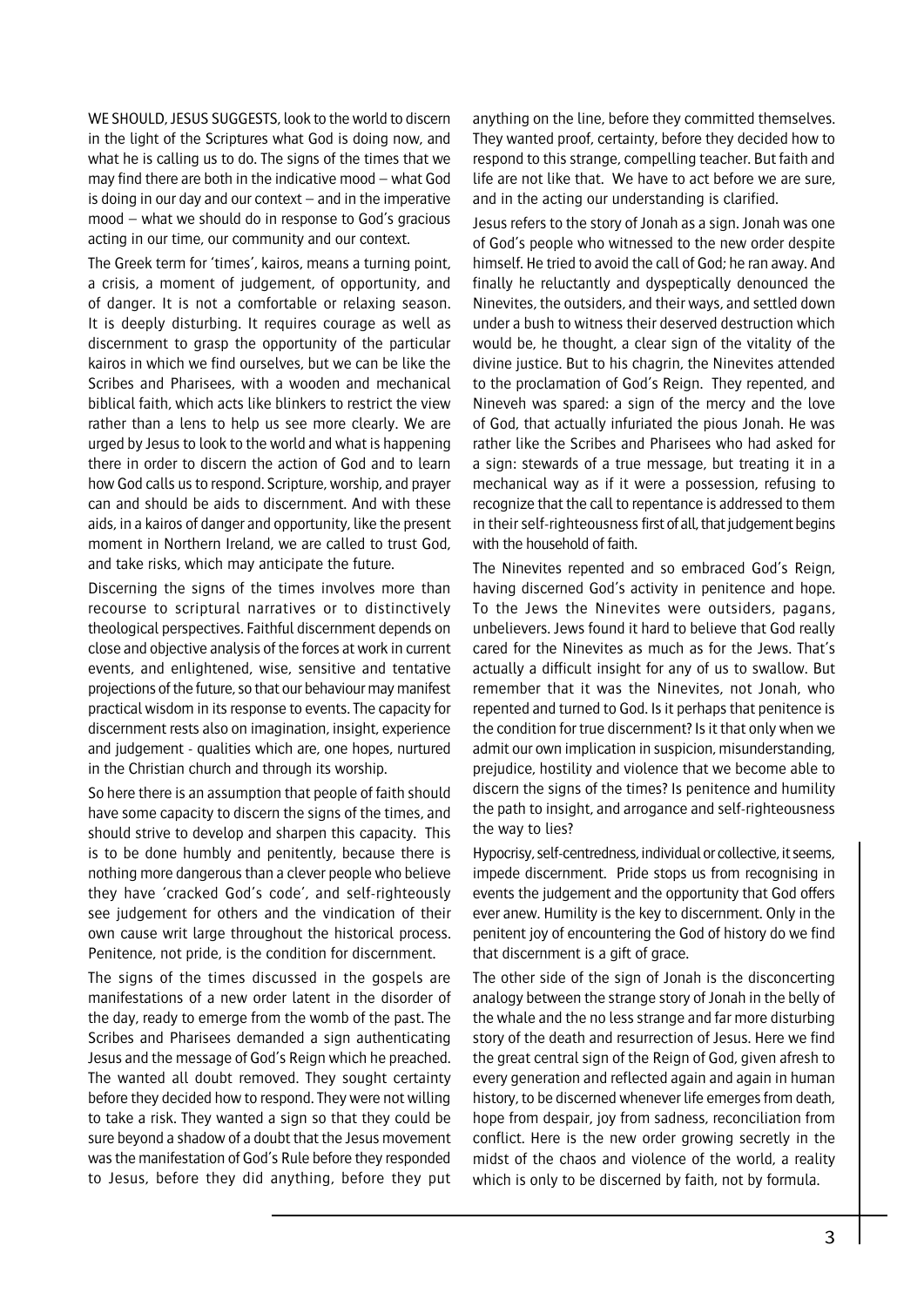STRANGELY AND OMINOUSLY, the gospel narratives stress that the Scribes and Pharisees, for all their inherited scriptural wisdom and knowledge of God's people's experience of God's activity in history, were unable to read the great central sign of the times. The signs require a different sort of discernment from their tired legalistic exegesis.

But sometimes discernment happens. So how then do we discern the signs of the times? Discernment is certainly not a mechanical process, the application of simple clues or principles or guidelines from Scripture or from elsewhere. Intellectuals and theologians and ecclesiastics probably have special difficulties in discernment, because they have so often lost simplicity of vision and fallen into the grip of systems or ideologies or theologies which conceal at least as much as they reveal, so that they are not open to the radically new. To discern we need to recover true simplicity.

Discernment means putting the events and choices and responses of today within the frame of eternity - God's time - taking the long view, with attitudes and understanding shaped by faith and imbued with hope. But it also means relating to the present moment, with all its dangers, opportunities and challenges. Discernment is therefore binocular, looking both to eternity and to the present moment or kairos - a moment of judgement, danger and opportunity which calls on us to take risks which anticipate God's future, in all its radical newness, and to put our trust in God. The everlasting gospel provides a matrix on which we plot our faithfulness to the living God.

#### Reconciliation

Ephesians 2.11-22 conveniently summarises that matrix. This text affirms that at the heart of the gospel stands the overcoming, in the incarnation and passion of Jesus, of hostility and division between God and human beings, and among human beings. Here the primordial antagonism between Jew and Gentile stands for all human divisions, especially such as are exacerbated or expressed in religious terms, whether or not those divisions, suspicions and hostilities are primarily religious rather than social, cultural, economic or ethnic. On the cross something took place that we should recognise, delight in and manifest - the veil of the temple, symbolising all hostile divisions, was rent in two, the dividing wall of hostility has been destroyed for ever. God has thus reconciled Gentile and Jew in one new humanity, so making peace.

Accordingly there is good news of peace and reconciliation to proclaim: a gospel rather than a law, a declaration that something decisive for good has happened, rather than a simple call to action or an ethical demand. There is an imperative, to be sure, but it is rooted in the indicative, it flows naturally and unselfconsciously out of the recognition of what God has done for us in Christ.

A Christian understanding of reconciliation rests on something that has happened, something that has been achieved, accomplished. The situation has been changed; something objective has happened, and everything is different. This reconciliation is more than a change of mind or a call for an alteration of behaviour, although it is of course good if behaviour and thought respond to the realities of the new situation. Furthermore, this reconciliation does not belong in a separate 'religious' world, nor is it something that simply affects the individual: "God was in Christ reconciling the world (i.e. the cosmos) to himself," we read, and it is only in this broad cosmic redemption that "he has reconciled us to himself through Christ."5

This passage, of course, goes on to speak of "the ministry of reconciliation" and "the message of reconciliation" which have been entrusted to us. The objective historical change, in other words, calls for a response. We cannot be detached and impassive in face of it. We have to do something about it. We have to minister, share, express, enact the reconciliation in which we participate. Reconciliation has been achieved; it is already there, even if not recognised; we are called to point to, to declare, what has been done, and adapt ourselves to this gracious reality. And I also want to affirm that the gospel belongs in the public sphere, where it engages with the powers, with issues of communities and nations as well as the individual heart, and the matters that are commonly labelled 'religion'. Remember that in Matthew 25 it is the nations that are called to account.

We may not, of course, dispose of imperatives and calls to action; but we need to place them in their proper light, as responses to a gracious context, the recognition of the deeper realities of life, ways of allying ourselves with God's just and loving purposes, rather than embarking on desperate attempts to transform a hostile reality into love and fellowship. This gracious context generates trust, generosity, pertinacity and hope, and provides an alternative to the narrow 'realism' which is circumscribed by the hostilities and suspicions of the moment. Christians respond to the God of justice and love who has in Christ reconciled the cosmos to himself and has already overcome the hostilities and suspicions of today.

I agree with Barth (and with John Knox!) that the church is responsible for what happens within politics because this is so closely related to the gospel of the Reign of God. The gospel provides insights into the context, the significance and purpose of political activity, and it offers a language – particularly the discourse of reconciliation, forgiveness and justice – without which politics becomes distorted and malign. But it does not present only a fixed deposit of timeless truth; it takes different forms in different contexts.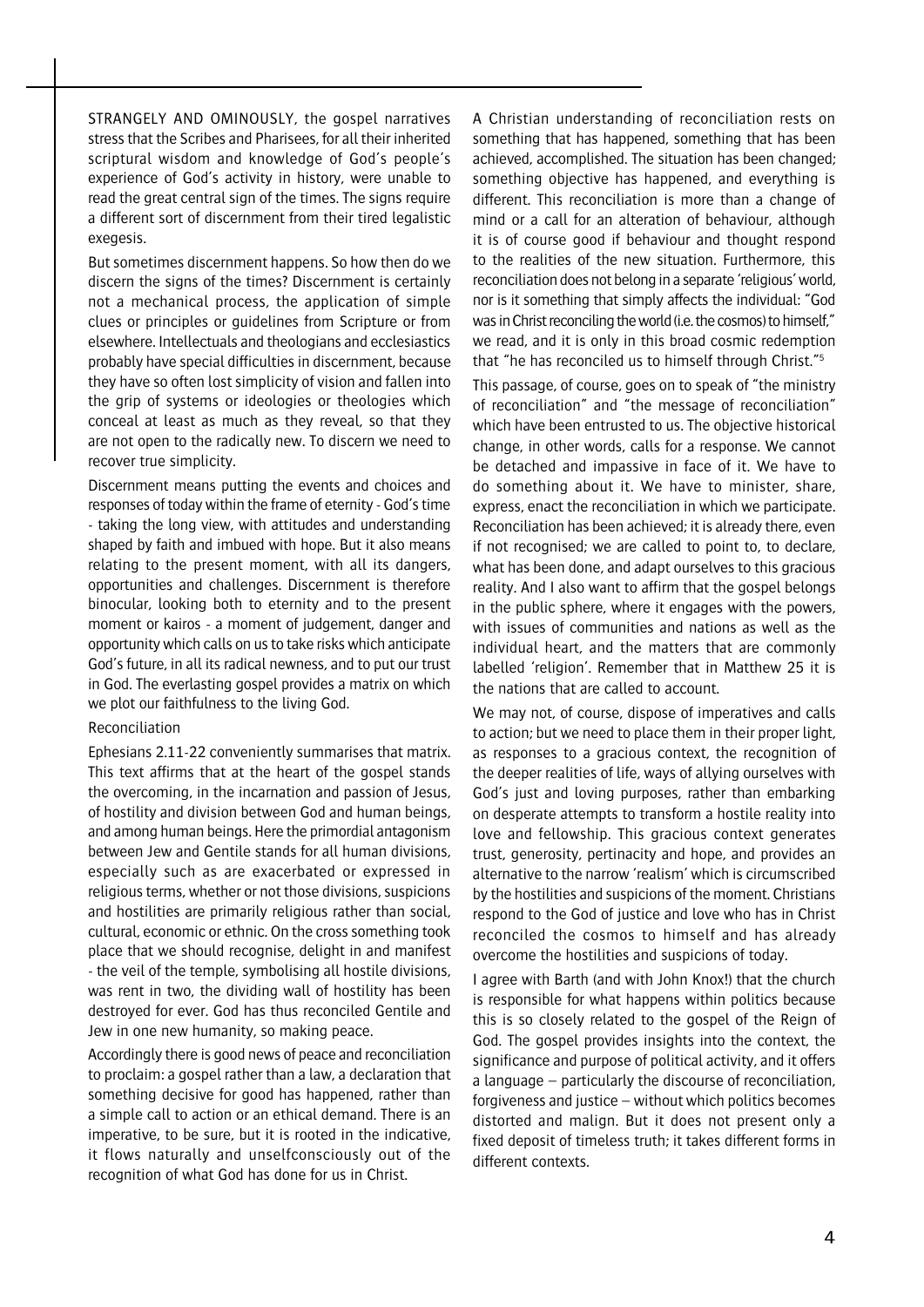THOSE WHO CAN DISCERN the signs of the times and embrace what I have called the gospel matrix none the less must adopt different theologies at different times, in response to different challenges, and new opportunities – ultimately as concrete responses to the call of the living God. People may move from a theology of containment to a theology of confidence building, from a theology of liberation to a theology of nation building, from a theology of confrontation to a theology of reconciliation.

A significant instance of this kind of move came from South Africa fifteen years ago. The authors of the Kairos Document of 1986 attacked what they called 'church theology', accusing it of advocating glib, hasty and simplistic appeals for reconciliation, as an ever present possibility. Often, the authors argued, the underlying causes of conflict and misunderstanding must be faced and resolved before reconciliation becomes a possibility. Easy calls for immediate reconciliation are like crying '''Peace! Peace!' Where there is no peace." There are conflicts that lie too deep, that are too seared into the collective memory, that are still embodied in structures of injustice to be the subject of instant reconciliation. As the kairos theologians put it:

There are conflicts that can only be described as the struggle between justice and injustice, good and evil, God and the devil. To speak of reconciling these two is not only a mistaken application of the Christian idea of reconciliation, it is a total betrayal of all that Christian faith has ever meant. Nowhere in the Bible or in Christian tradition has it ever been suggested that we ought to try to reconcile good and evil, God and the devil. We are supposed to do away with evil, injustice, oppression and sin – not come to terms with it. We are supposed to oppose, confront and reject the devil and not try to sup with the devil.

In our situation in South Africa today it would be totally unChristian to plead for reconciliation and peace before the present injustices have been removed.<sup>6</sup>

At that moment, the Kairos theologians were right in calling for "a biblical theology of confrontation, unmasking the forces of evil, rather than a theology of reconciliation with sin and the devil,"<sup>7</sup> provided they hoped and prayed that the time would come for reconciliation, and provided that through the methods of confrontation and political action they used, they always kept open the possibility of reconciliation in the future. They were right also in their assertion that most deep conflicts have their roots in situations of injustice and oppression which must be put right if deep rather than superficial reconciliation is to be possible. They also recognised that penitence is needed if forgiveness and reconciliation are to be realised.

It is very hard for collectivities to repent, and there are few

instances of this happening. But without repentance the way forward is closed. Premature or wrongly timed efforts at reconciliation are worse than useless, as James Cone emphasises.8Terence McCaughey has put it well:

Those who labour under the acutest sense of grievance, or who have simply suffered most, will recognise premature calls to reconciliation as a kind of impertinence –a dogged or a callous reluctance to take seriously either the guilt of the perpetrators or the suffering of the victims.<sup>9</sup>

Real, deep-seated historic conflicts have to be worked through and faced honestly. Evils and obstacles must be named, unmasked, and repented of. All this takes time, time for healing, time for repentance. Only after these have been worked through does reconciliation become a present possibility. And this process requires the taking of risks for the sake of reconciliation, and the cultivation of trust among those who were previously antagonists.

In South Africa they have been going through a healing process in the new kairos after their apartheid past, with all its atrocities and wounds and bitterness. They are using "a different kind of justice,"10, which is restorative and healing, rooted both in Christian faith and in African tradition, and which sees justice as "indispensable in the initial formation of political associations" with forgiveness as "an essential servant of justice."<sup>11</sup> They have been engaged in what Desmond Tutu calls "the difficult but ultimately rewarding path of destroying enemies by turning them into friends."12 The issues of guilt and of retribution are not avoided or disguised, but they are put within a broader frame and a fuller understanding of justice and its end. The truth must be faced and moral responsibility accepted; the attitudes of the victims towards the perpetrators must be taken into account, for reconciliation is the ultimate aim. Perpetrators as well as victims need rehabilitation and healing. Justice and reconciliation rest on truth-telling, which is in itself often healing.

Villa-Vicencio explains the work of the Truth and Reconciliation Commission:

Our task is to explain and to understand, making every effort to enter the mind of even the worst perpetrators without allowing those who violate the norms of decency to escape the censure of society. Guilt rests not only with those who pull the trigger, but also with those who wink as it happens. It does, however, rest decidedly more with those who kill. The one who plots and designs death may well be more guilty than the person who pulls the trigger. The person, too terrified or even too indifferent to restrain the killer, is at the same time surely less guilty than the killer who may simply have followed orders. An appeal to superior orders or to due obedience is insufficient ground for claiming immunity - and the concern of the Truth and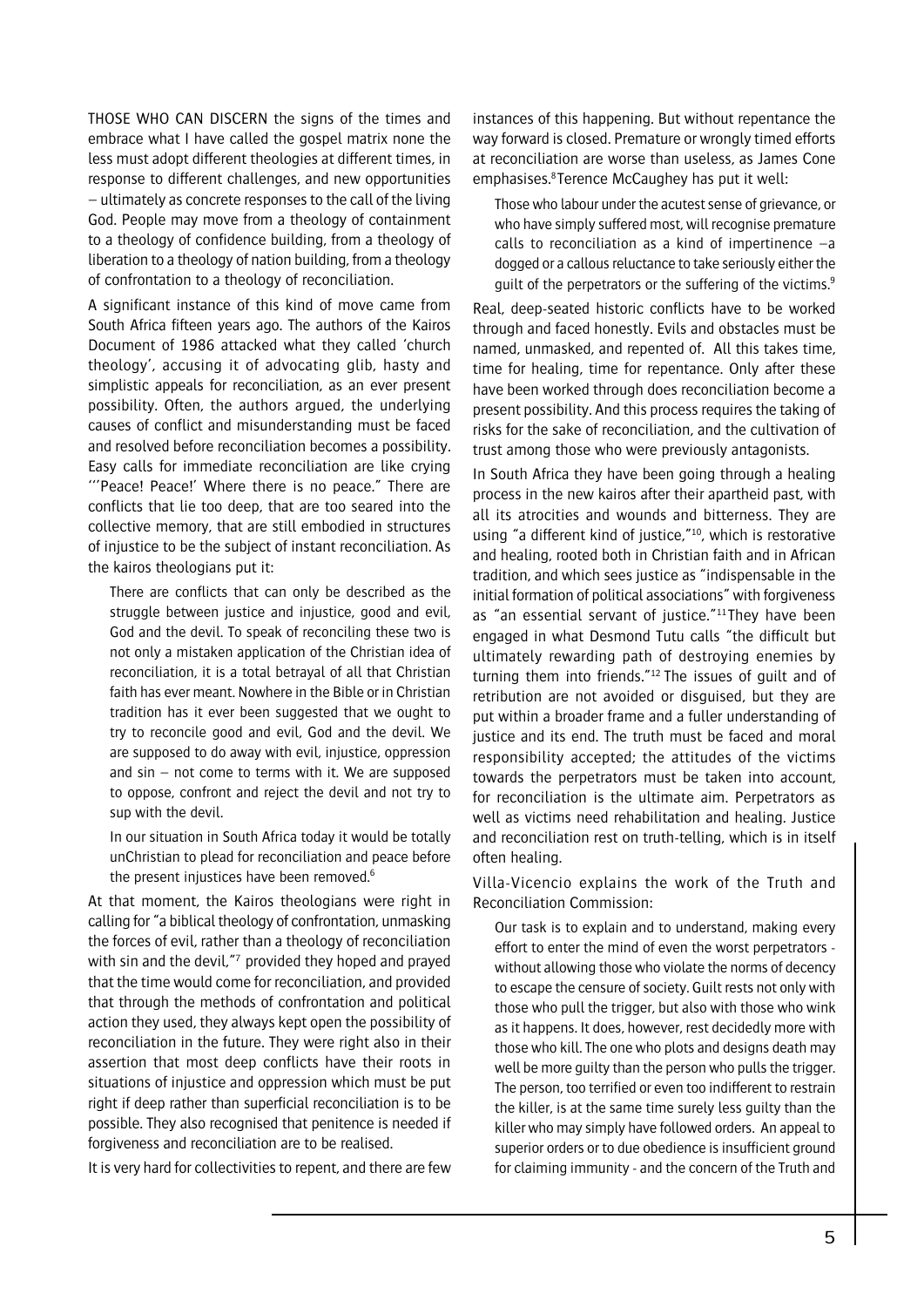Reconcilation Commission focuses clearly on those who gave the command to kill and those who did the killing - not on fearful bystanders or 'passive collaborators'.

IT WOULD AT THE SAME time be a betrayal of history to suggest that they alone supported the evils of apartheid and its crimes. To fail to identify the extent of the evasion of moral responsibility for the failures of the past, is to undermine the possibility of there emerging a moral fabric capable of sustaining a society within which the atrocities of the past shall never again occur. $13$ 

The Commission held hearings throughout the country under slogans such as 'Revealing is Healing', 'Truth the Road to Reconciliation', and 'The Truth Hurts, But Silence Kills'.14 People were invited to tell their stories and listen to the stories of others, for the healing of memories, for the redress of offences, for the overcoming of animosities and the lies that hostility engenders, and above all, quite consciously for reconciliation.

An old woman tells of the disappearance of her fifteen year old son years before. She had heard he had been tortured and killed. She wanted to know what had happened, who had killed her son, and where. The only redress she asked for was to know that they were sorry.<sup>15</sup> Then she could forgive and turn to the future.

Top generals of the old Special Branch and the Army approached the Commission to enquire whether, if they accepted responsibility for a list of atrocities, killings and illegalities, there was a possibility of amnesty: a tricky question, because cheap forgiveness is no forgiveness at all, and outrages the memory of the victims. But the Commission is entrusted with the power to grant amnesty where clear penitence is expressed in a willingness to make restitution, even if largely symbolic, and where amnesty serves for the just healing of the nation. But Archbishop Tutu is right to point out that general amnesty is amnesia rather than the healing of memories. $16$ 

The former President, F.W.de Klerk, declares before the Commission: "The National Party is prepared to admit its many mistakes of the past and is genuinely repentant...and we have gone on our knees before God Almighty to pray for his forgiveness."17 When President Nelson Mandela visited a hearing of the Commission in Johannesburg the subject on which evidence was being given was atrocities committed by the African National Congress against suspected dissidents. The offences of the victors too need to be taken to the bar of justice, brought into the open, if healing and reconciliation are to be possible.

Where did this understanding of the need for a resolution that is healing, relational, restorative come from? Informed commentators are quite clear: it is derived directly from the depths of the Judaeo-Christian tradition, and finds significant affinities and resonances within African traditional culture and society. It seems therefore that theological insights have in this transition at least been important factors in enabling a relatively undisturbed move from a situation of civil war to one of reconstruction, reconciliation and community building.

In South Africa there was an increasingly strong conviction that timing was of the essence. Back in 1986 the Kairos theologians warned against the dangers of seeking an easy and premature reconciliation which was formal and ideal rather than real. In South Africa many observers now speak of moving from confrontation through transition to transformation – a new kairos, a long drawn out process, which needs to be handled with great wisdom and discernment because it is dealing with deep-seated conflicts of interest and understanding.

In some respects the 'troubles' in Northern Ireland may be similar to the conflicts about apartheid and its aftermath in South Africa. But the long history and the bitter memories of the past in Ireland run even deeper, and go back hundreds of years. The war in Kosovo reminded us that sufferings, defeats and violations that are centuries old can be living political realities, determining behaviour and responses to situations. Similarly, there are memories in Ireland that call out for healing, and which must be healed before a settlement, reconciliation and fuller healing become possible. Timing is of the essence. There must be a kairos, an opportune moment, before trust and confidence and a new and broader, or perhaps more ambiguous, sense of identity can be built.

At the present time is there such a kairos in Northern Ireland? We need time, for healing, for the "reconciliation of memories,"18 and for the steady gathering of support around a vision of the peaceable future of Northern Ireland. Such a vision may be articulated, commended and defended by politicians, academics, church and community leaders of integrity and imagination. Political and religious leaders, of course, cannot be simply visionaries; they need to be able to lead their people forward and retain the confidence of their constituencies of support. They must move, and move towards reconciliation, but they cannot go too fast if trust is to grow.

Both South Africa and Northern Ireland show in striking form the continuing importance not simply of religious rhetoric, but of central religious insights in non-violent conflict resolution, as there is a move away from violence to other, less harmful ways of dealing with deep-seated conflicts.

#### Politics as a Vocation

Discernment of the signs of the times leads, as we have seen, to differing responses according to the possibilities which God offers in each situation. But we also find ourselves in different vocations, and in each there are specific possibilities and responsibilities, specific calls from God.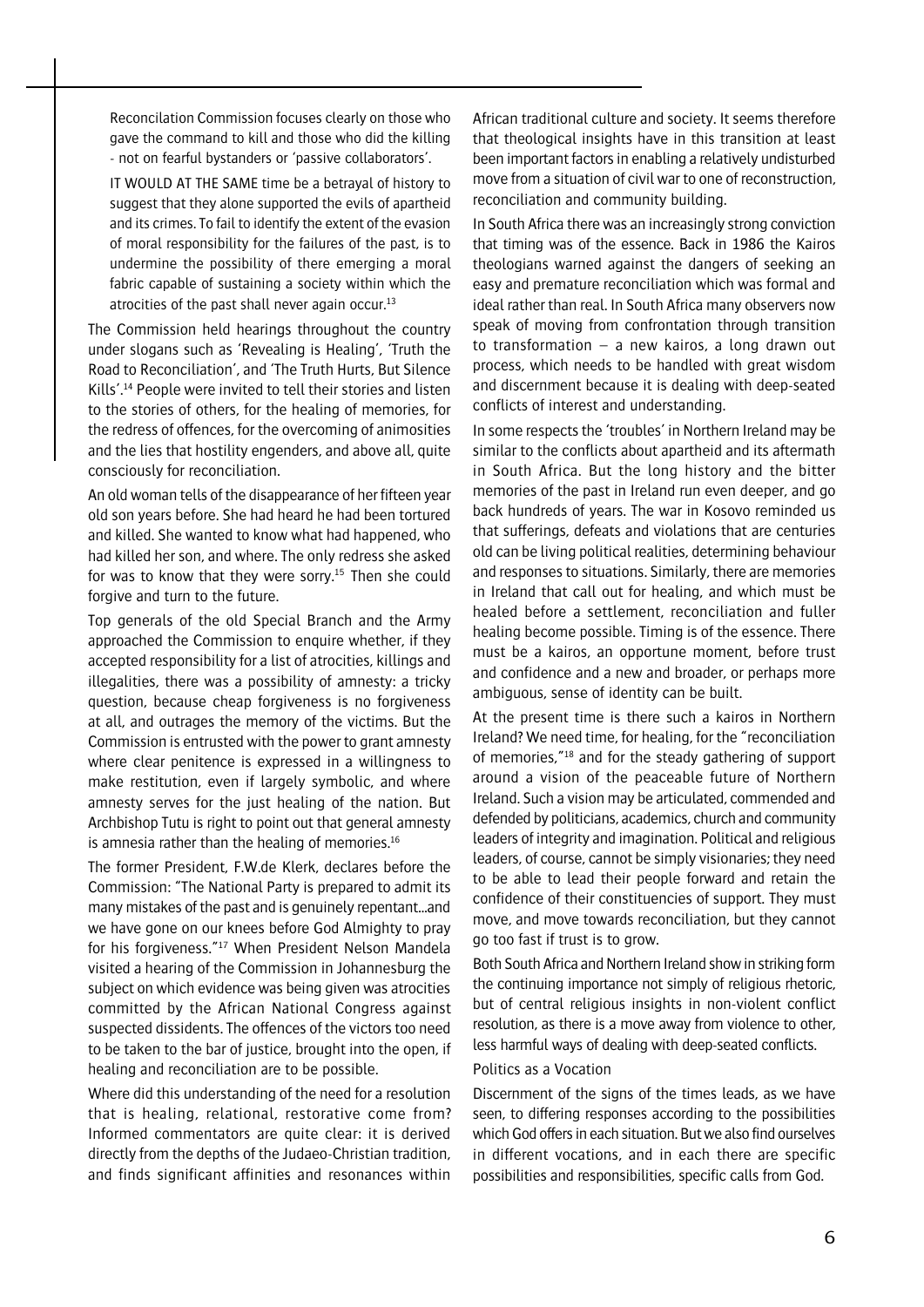MARTIN LUTHER DEVELOPED a subtle and, I think, highly relevant theology of vocation. All of us have, he said, a number of vocations, whether we recognise them as callings from God or not. In each vocation there are imperatives which invite us to serve God and our neighbours, to do battle with our own individual and group selfishness and sin, and to make the world a better place in which people may act truthfully and well. All of us have a variety of vocations  $-$  as teacher, as parent, as politician, as minister or pastor, as citizen, as civil servant, as banker, as police officer and so on. In the fulfillment of their vocations, women and men become veils or masks for God himself, instruments of God's love whether knowingly or not. In one's vocation, whatever it may be, God is calling one to rise above individual and group selfishness and reach out to embrace and trust others, and serve their needs.

Pilate in his vocation as judge was called to witness to the truth by doing justice and declaring the innocent to be without blame. But he betrayed his vocation in delivering a man he knew to be innocent to death. Fulfilling his vocation involved a risk to his career. He would not trust his own calling, let alone trust the God of Israel. And so he delivered the innocent one to his death.

Max Weber, the great German sociologist, borrowed much from Martin Luther when he wrote a famous essay on 'Politics as a Vocation'. Vocation, Weber wrote, gives you both ultimate goals, a determination to change the world into a better place, and a sense of responsibility for one's actions. The person in public life who has a vocation is not a wind vane or someone on the make. He or she does not neglect the weak and unimportant, nor refuse to risk for the sake of convictions one's career. The person of vocation does not give way to the mob out of fear, or sacrifice truth in the street. Sometimes the person aware of vocation reaches the point of conviction where she takes the risk of saying, like Luther, "Here I stand, I can do no other." And if she is a believer, she adds trustingly, "So help me, God in the fulfilment of my calling."

One person, for instance, may have a vocation as a minister, with responsibility for leading a congregation of God's people, for being both a pastor and a prophet to them, speaking the truth in love and building the congregation up in faith and love. It is not always easy to combine the pastoral and the prophetic roles. It is easy for a minister to fail to speak the unpalatable truth that the congregation may need. Some congregations may intimidate their minister if he challenges their narrowness of vision and restricted understanding of discipleship.

Among the responsibilities of the vocation of parenthood is, by precept and example, to fill the children with excitement for the richness and diversity of humankind,

and the ability to say when they have done something wrong, "I'm sorry." Parents have a Christian responsibility to offer to their children a lively sense of the importance of reconciliation and tolerance. And teachers, at whatever level, have this same calling and opportunity to lead children out of narrowness and the demonizing of those who are different.

In the imaginative and generous fulfilment of our various vocations, Christians are aware that they are sharing in the love and care of God, that they are ministers of reconciliation, announcing and at least in some small part exemplifying the grace of God. Doing this faithfully involves risk and it demands trust in God and in God's purposes of reconciliation. Discipleship always does involve risk and trust. But the One who calls us will sustain us in all the risks of discipleship if we put our trust in him.

#### Trust and Risk

Trust is increasingly recognised as a necessary foundation for any form of life together.<sup>19</sup> In the formal language of social science, it is not a resource that depletes by being used, but one that depletes by not being used. It is the prerequisite for co-operation. Everyone knows how important trust is in family life – trust between husband and wife, parents and children. Not to be trusted erodes one's confidence. In order to achieve anything in social life one has to trust people when there is no certain knowledge of whether or not they are trustworthy. Often enough people become trustworthy by being treated as trustworthy. The only way to build trust is by trusting.

God in Christ entrusted himself to humankind, and called on us to put our trust in God, as God has put his trust in us, in our frailty, pride and sinfulness. The Greek word, pistis, is translated equally accurately as faith or as trust. For faith in God is far more than belief in God; it is essentially putting our trust in God, and in God's good purposes. The eleventh chapter of the Letter to the Hebrews is a great celebration of trust presenting a roll-call of the heroes of faith or trust of the old dispensation. Their trust in God gave substance to their hopes, we read. Their trust in God kept alive their hope for a better country in which was their true citizenship, and motivated them to courageous discipleship in this world:

All of these died in faith without having received the promises, but from a distance they saw and greeted them. They confessed that they were strangers and foreigners on the earth, for people who speak in this way make it clear that they are seeking a homeland. If they had been thinking of the land that they had left behind, they would have had opportunity to return. But as it is, they desire a better country, that is, a heavenly one. Therefore God is not ashamed to be called their God; indeed, he has prepared a city for them.20